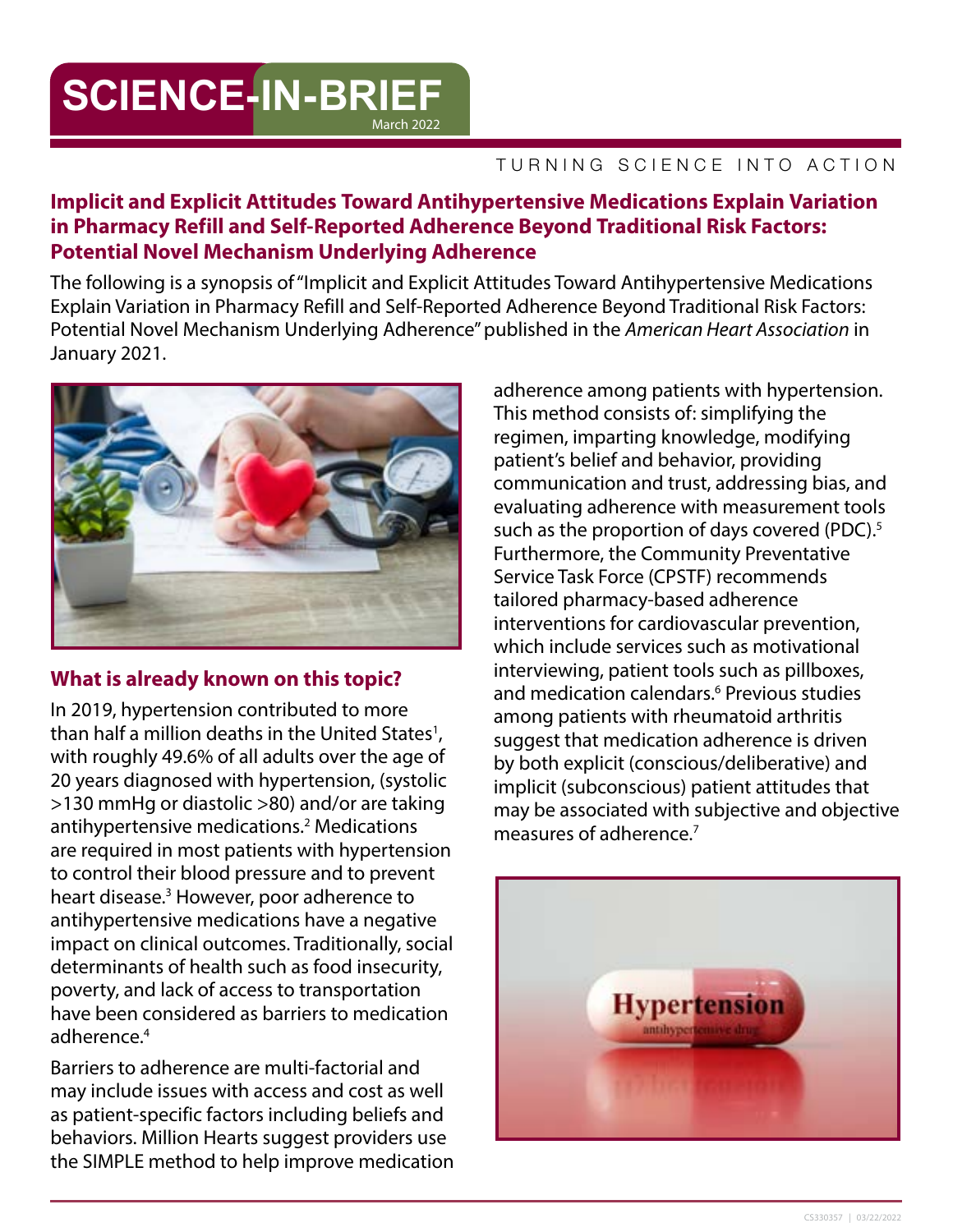### **What is added by this article?**

The intent of this study was to explain the underlying mechanisms of low medication adherence rates by assessing implicit and explicit attitudes. Implicit attitudes are subconscious while explicit attitudes are stated directly. Validated implicit and explicit measurement tools were used among insured adults (members of Blue Cross and Blue Shield of Louisiana) aged 55 years and older. Implicit



attitudes were measured using the Single Category Implicit Association Test (SC-IAT) which consist of 4 rounds of timed sorting tasks that allows the user to pair images of taking antihypertensive medications with either positive or negative connotations. Explicit attitudes were measured using the Necessity and Concerns subscales of the Beliefs about Medicines Questionnaire, which consist of two five-item scales that assess patient's beliefs and necessity of prescribed medications and if those medications are actually helping with the disease state. In addition to implicit and explicit attitudes, the researchers also captured traditional social determinants of health including demographic (income/ poverty status), psychosocial (social support/ stress), clinical (quality of healthcare received), and healthcare system (access to clinic and hospitals) determinants via questionnaires. Antihypertensive medication adherence was objectively measured using PDC (a measurement of how many days a patient has access to their

medication), and subjectively measured using the self-reported medication adherence scale. The authors concluded that traditional risk factors including social determinants of health explained 20.8% of the variation in PDC, but after the addition of implicit and explicit attitudes, the proportion of variation explained increased to 35.9 %. Likewise, the variation in self-reported adherence (K-Wood-MAS-4) explained 22.8% of the variation in selfreported adherence when accounting for traditional risk factors, but after the addition of explicit attitudes, the proportion of variation explained increased to 28.4 %. This demonstrates that after accounting for social determinants of health, explicit and implicit attitudes contribute to behaviors associated with medication adherence.

### **What are the implications of these findings?**

Considering traditional risk factors such as social determinants of health, patient implicit and explicit attitudes towards antihypertensive medications also play a role in medication-taking behavior. Addressing patient attitudes may aid in developing interventions to target explicit and implicit attitudes to improve adherence to antihypertensive medications, which may result in improving blood pressure control and preventing cardiovascular events.

#### **Resources:**

#### **Million Hearts:**

[Improving Medication Adherence Among](https://millionhearts.hhs.gov/data-reports/factsheets/adherence.html)  [Patients with Hypertension](https://millionhearts.hhs.gov/data-reports/factsheets/adherence.html) 

### **The Community Guide:**

[Heart Disease and Stroke Prevention: Tailored](https://www.thecommunityguide.org/content/tffrs-heart-disease-stroke-prevention-tailored-pharmacy-based-interventions-improve-medication-adherence)  [Pharmacy-based Interventions to Improve](https://www.thecommunityguide.org/content/tffrs-heart-disease-stroke-prevention-tailored-pharmacy-based-interventions-improve-medication-adherence)  [Medication Adherence](https://www.thecommunityguide.org/content/tffrs-heart-disease-stroke-prevention-tailored-pharmacy-based-interventions-improve-medication-adherence)